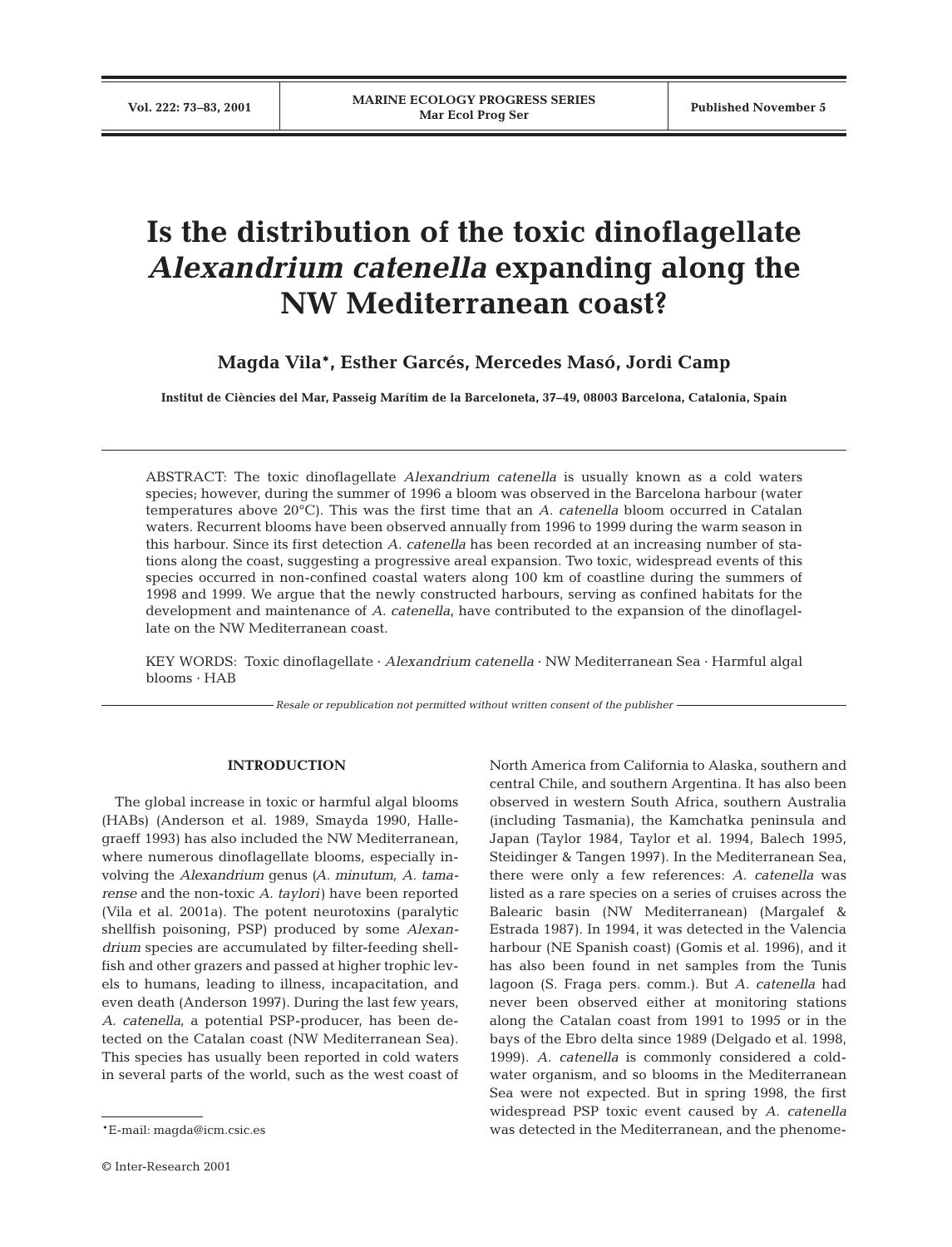non occurred again, although with less intensity, the next year (Vila et al. 2001b).

The rapid expansion of a toxic dinoflagellate, such as *Alexandrium catenella*, in the Mediterranean may

have great environmental and health care consequences, and, thus, efforts directed to understand the mechanisms of such expansion are clearly needed. The aim of this paper is to report the rapid geographical expansion of *A. catenella* along the Catalan coast after its first detection in 1996. Increased distribution and abundance are discussed in relation to the possible causes that might have triggered its expansion, such as the trophic characteristics of the near-shore Catalan waters and the ability of dinoflagellates to colonise, settle and proliferate in confined habitats created or modified by human activity.

## **METHODS**

**Spatio-temporal distribution.** Data presented in this paper were collected during the Monitoring of Harmful Algal Bloms Programme which operated on the Catalan coast (NW Mediterranean Sea) from July 1995 to December 1999 at 17 fixed stations. Of these stations, 14 were located in harbours, 1 at Cadaqués Bay, and 2 at beaches (Fig. 1A).

The sampling interval was once a week from May to October, and twice monthly from November to April, except for Les Cases harbour which was sampled weekly year-round. Surveillance was increased when potentially harmful phytoplankton was detected at the monitored stations. Additional samples for phytoplankton quantification were then collected from harbours, at beaches and breakwaters at neighbouring localities.

Salinity and temperature have been measured since March 1996. Bucket phytoplankton samples (150 ml) were taken from the surface during the day at selected sites inside the harbours (the most confined areas), bays or beaches, and preserved with formaldehyde (1% final concentration) or Lugol's iodine solution. An aliquot was settled for 24 h in 50 ml counting chambers, and an appropriate area of the chamber was then scanned (Throndsen 1995) for phytoplankton enumeration at 100 to 400× magnification using a Leica-Leitz DM-IL inverted



Fig. 1. (A) Study area along the Spanish coast showing the sampled stations (filled triangles) in the Monitoring of Harmful Algal Blooms Programme. Open triangles indicate non-sampled harbour locations. (B) Some examples of manmade confined waters: semi-enclosed beaches in Cambrils and 2 problematic HAB harbours (Barcelona, Arenys)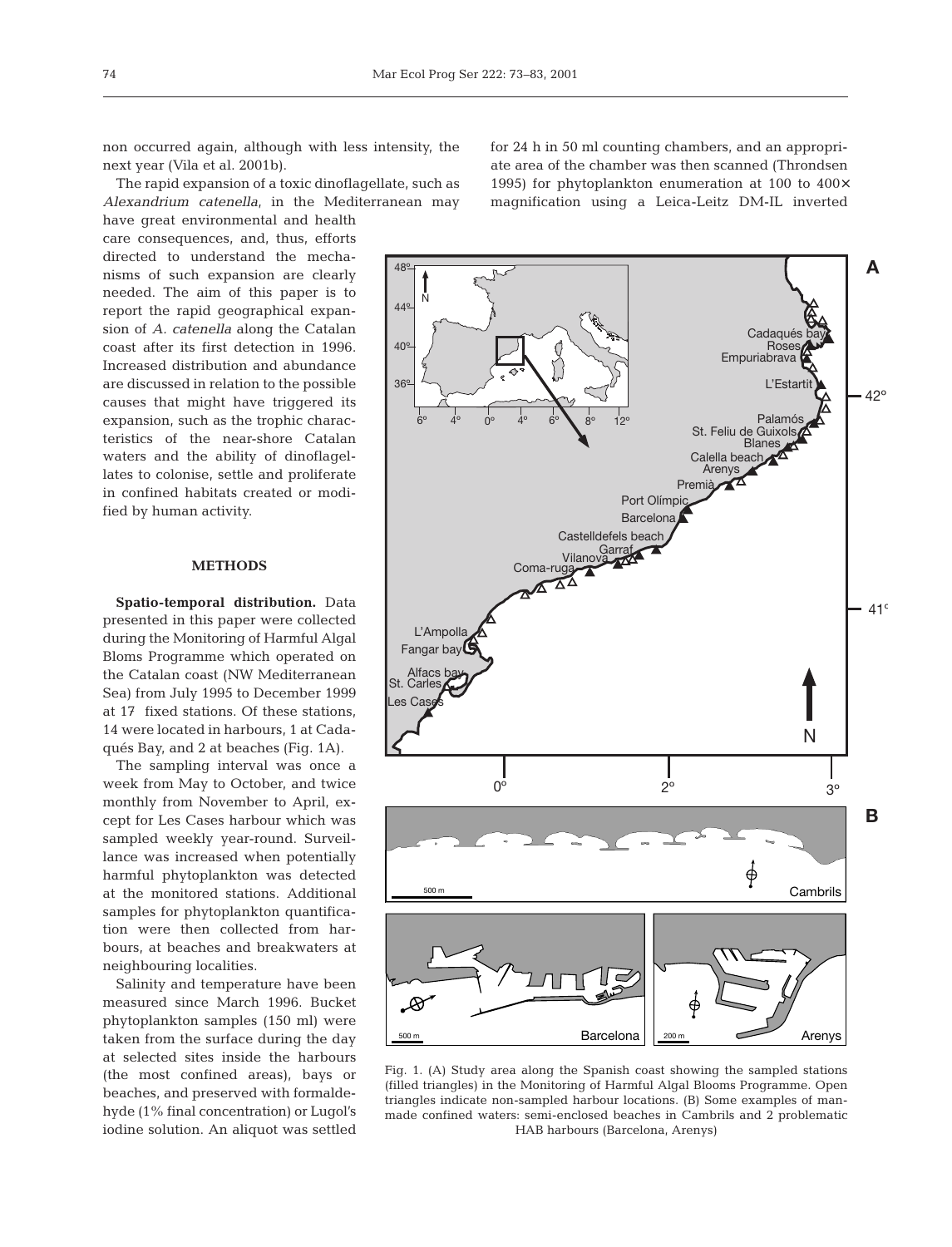microscope. About 30 cells were measured (length and width) with an image analysis system (Scion Image V1.62) attached to a Nikon Diaphot TMD microscope.

Small samples of *Alexandrium catenella* blooms were pipetted from the chambers and placed on microscope slides for taxonomical purposes. One drop of sodium hypochlorite was added to separate the thecal plates, and another drop of the fluorescent dye calcofluor white (Fritz & Triemer 1985) was added to dye the plates. The slides were examined under 1000× magnification in the inverted microscope with fluorescent illumination.

Shellfish were collected for toxicity analysis when potentially toxic phytoplankton was detected during monitoring. Toxicity analysis was done following the standard mouse bioassay method (AOAC 1980). The permissible toxicity level in the European Union (EU) is 80 µg saxitoxin-eq. (STX) per 100 g of mussel meat.

Surface water samples for nutrient analysis were collected at approximately 1 m depth and immediately frozen. Nutrients were determined automatically as described in Grasshoff et al. (1983). Nutrient samples come from an extensive environmental monitoring programme that includes 61 beaches and 11 harbours sampled during 3 and 2 annual cycles respectively. However the stations sampled for nutrients were not exactly the same as those sampled for phytoplankton.

**Background and study area.** Catalonia (NE Spain; 42° 5' to 40° 5' N, 0° 2' to 3° 2' E) is situated on the NW Mediterranean Sea. Its coast extends along 400 km and is highly populated in some areas. On the central coast the human density is between 500 and 1300 inhabitants  $km^{-2}$  and reaches to up to 15000 inhabitants  $km^{-2}$  in the Barcelona area. In addition, total population increases by >50% in some coastal regions during the tourist season. The recreational use of this coast has led to a demand for calm waters (breakwaters, semi-enclosed beaches) and an increase of recreational harbours (40 harbours on 400 km of coast, which, on average, represents 1 harbour for every 10 km of coastline). As a result 1/4 of the Catalan coastline is characterised by man-made structures (Fig. 1B). On a topographic map (scale 1:50 000) we measured 217 km of these man-made structures on a coastal length of 826 km. The proportion of man-made coastal structures increased from 20% in the 1980s to 27% in the 1990s (Institut Cartogàfic de Catalunya).

A phytoplankton monitoring programme has been in effect in the area since 1989, with weekly frequency at the Ebro delta bays, the only shellfish culture site on the Catalan coast; the rest of the coast was sporadically monitored (once every 2 to 3 mo) in non-confined waters from 1991 to 1994. However, since 1995 a new Monitoring of Harmful Algal Blooms Programme has been established; the frequency of sampling and distri-

bution of monitored stations along the coast have been substantially increased and based on a new concept focused on the sampling of confined waters. The unquestionable validity of this strategy in the detection and follow-up of the increase of HABs is discussed in Vila et al. (2001b).

Along the Catalan coast, water circulation is dominated by an along-shore north-southwest flow, associated with a shelf-slope front located approximately above the shelf-break region and characterised by mean velocities on the order of 20 cm  $s^{-1}$  (Font et al. 1988). The shelf region is characterised by a weak southward flow, with strong spatial and temporal variability and with the presence of local and intense saline or thermal fronts (Masó & Duarte 1989, Masó & Tintoré 1991). Trophic conditions such as concentrations of inorganic nutrients and their stoichiometric relationships in the near-shore coastal Catalan waters during summer months (June to September) are summarised in Table 1. We divided the area into 3 regions, the northern region, the central area, which is affected by *Alexandrium catenella*, and the southern area. The data indicate that the highest frequency of stoichiometric nutrient limitation is due to silicate limitation, but this is particularly so in the central area, where >50% of the cases are potentially affected by silicate limitation. This central area is characterised by a high human density and consequently higher levels of  $N-NH_4$  and  $PO_4$ . If we consider the criteria of probable nutrient limitation (Justic et al. 1995), the frequencies (%) of limitation of the 3 single nutrients decrease (probable silicate limitation being the highest, and similar in the 3 areas, about 25%).

### **RESULTS**

#### **The organism**

Given that *Alexandrium catenella* is commonly considered a cold-water species (Balech 1995), we document with microphotographs the organism observed in our study area, for taxonomic comparison (Fig. 2). Cells are small to medium-sized, 22.9 to 32.0 µm long and 25.8 to 32.1 µm wide (mean: 27 µm long; 29 µm wide). Although isolated cells are frequent, this species can form chains (commonly 4 cells per chain, but 2 to 8 have also been observed). Cells are flattened anteriorposteriorly when in chains, although single cells are sometimes isodiametric in shape. When dyed with calcofluor and observed under blue-excitation, plates can be seen (Fig. 2B). The triangular apical plate (Po) shows a connecting pore located near the comma head to its right (Fig. 2C). Plate 1' is directly connected to Po. The anterior right margin of 1' is usually concave, but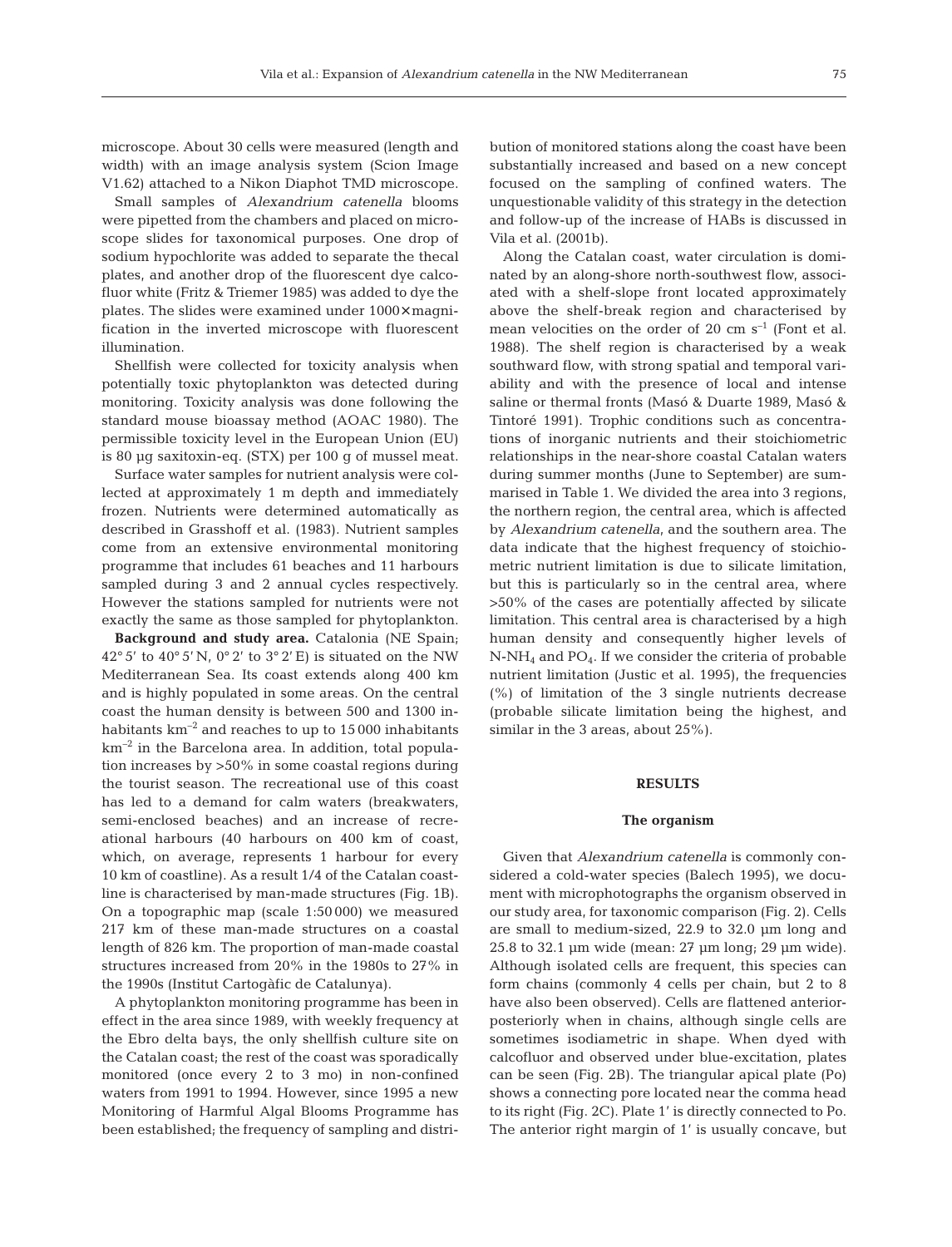

Fig. 2. *Alexandrium catenella*. Light microscope (LM) microphotographs of plankton samples. (A) LM of 4- and 8-celled chain. (B) LM (fluorescence) of cell, ventral view showing the plates. Calcofluor-stained. (C) LM (fluorescence) of details of a triangular apical pore plate (Po) with anterior attachment pore. (D) LM (fluorescence) of details of a posterior sulcal plate (Sp) with posterior attachment pore. The names of thecal plates are indicated by numbers, inverted commas, and letters. S indicates the 'sulcal plates'. Sa: anterior sulcal plate; Sda: right anterior lateral sulcal plate; Sdp: right posterior lateral sulcal plate; Ssp: left posterior lateral sulcal plate

it does not have a ventral pore. Plate 6" is of medium width. The sulcal plate (Sp, Fig. 2D) is almost as wide as it is long, and presents a connecting pore to the right of the plate. Both pores (in Po and Sp plates) are transitory characteristics associated with chain formation.

## **Large-scale distribution pattern along Catalan coast over 4 yr**

*Alexandrium catenella* was first detected in the Barcelona harbour in summer 1996. Since then it has increasingly been detected at the routinely monitored stations along the south-central coast, usually in higher concentrations year after year (Fig. 3).

*Alexandrium catenella* appears simultaneously at several stations every year, i.e. in 1997 at the beginning of July, in 1998 in late May, in 1999 in mid- to late June (Fig. 3). In the Barcelona harbour blooms lasted several months and attained high densities ( $10^5$  to  $10^7$  cells  $l^{-1}$ ).

However, at many stations (Garraf, Olímpic, Premià, Arenys and Calella) the population never reached high densities  $(<10<sup>4</sup>$  cells l<sup>-1</sup>), and cells were present only during a few sampling occasions, often discontinuously. In the summers of 1998 and 1999, the maximum cell concentration occurred during the same week at several stations. In 1998, the maximum cell concentration was observed at the end of May at the southernmost stations (Coma-ruga, Vilanova) and at the beginning of July in the northern stations. In 1999, maximum cell concentration was observed at the end of June at all stations. Bloom terminations coincided at several stations in mid-September, except in 1999 when some cells were observed in mid-October.

## **Widespread blooms**

In the summers of 1998 and 1999, 2 widespread blooms of *Alexandrium catenella* were also observed in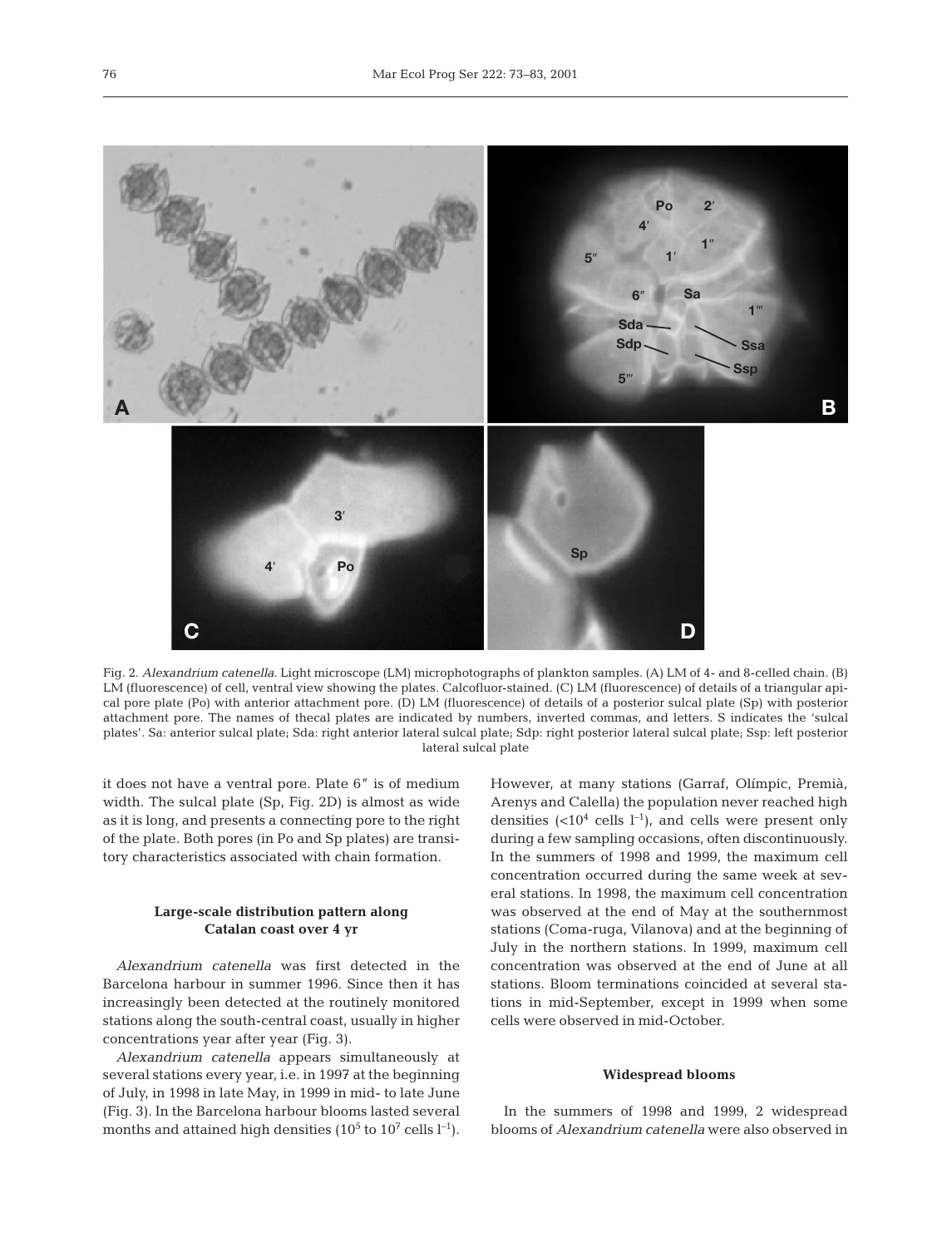| <b>Date</b>      | 9/6 | 14/5 | 21/5   | 28/5 | 4/6 | 11/6 | 19/6 | 25/6          | $\mathbf{L}$  | 57 | 16/6 |        | 22/7<br>30/7 | $6/8$  | $12/8$ | 21/8 | 27/8   |        | $2/9$<br>10/9<br>17/9<br>23/9 | 10/10 | $8/10$ | 14/10 | 23/10 | 30/10 | Max. conc.<br>$(\mbox{cells}\ l^{-1})$ |
|------------------|-----|------|--------|------|-----|------|------|---------------|---------------|----|------|--------|--------------|--------|--------|------|--------|--------|-------------------------------|-------|--------|-------|-------|-------|----------------------------------------|
| 1996             |     |      |        |      |     |      |      |               |               |    |      |        |              |        |        |      |        |        |                               |       |        |       |       |       |                                        |
| Calella          |     |      |        |      |     |      |      |               |               |    |      |        |              |        |        |      |        |        |                               |       |        |       |       |       |                                        |
| Arenys<br>Premià |     |      |        |      |     |      |      |               |               |    |      |        |              |        |        |      |        | $\ast$ |                               |       |        |       |       |       | 140                                    |
| Olimpic          |     |      |        |      |     |      |      |               |               |    |      |        |              |        |        | *    |        |        | $\ast$                        |       |        |       |       |       | 40                                     |
| Barcelona        |     |      |        |      |     |      |      |               |               |    |      |        |              |        |        |      | ×.     |        |                               |       |        |       |       |       | 36400                                  |
| Castelldefels    |     |      |        |      |     |      |      |               |               |    |      |        |              |        |        |      |        |        |                               |       |        |       |       |       |                                        |
| Garraf           |     |      |        |      |     |      |      |               |               |    |      |        |              |        |        |      |        |        |                               |       |        |       |       |       |                                        |
| Vilanova         |     |      |        |      |     |      |      |               |               |    |      |        |              |        |        |      | $\ast$ |        |                               |       |        |       |       |       | $80\,$                                 |
| Coma-ruga        |     |      |        |      |     |      |      |               |               |    |      |        |              |        |        |      |        |        |                               |       |        |       |       |       |                                        |
| 1997             |     |      |        |      |     |      |      |               |               |    |      |        |              |        |        |      |        |        |                               |       |        |       |       |       |                                        |
| Calella          |     |      |        |      |     |      |      |               |               |    |      |        |              |        |        |      |        |        |                               |       |        |       |       |       |                                        |
| Arenys           |     |      |        |      |     |      |      |               |               |    |      |        |              |        |        |      |        |        |                               |       |        |       |       |       |                                        |
| Premià           |     |      |        |      |     |      |      |               |               |    |      |        |              |        |        |      |        |        |                               |       |        |       |       |       |                                        |
| Olimplic         |     |      |        |      |     |      |      |               |               |    |      |        |              | $\ast$ |        |      |        |        |                               |       |        |       |       |       | 5460                                   |
| Barcelona        |     |      |        |      |     |      |      |               |               |    |      |        |              |        |        |      |        |        |                               |       |        |       |       |       | 878 700                                |
| Castelldefels    |     |      |        |      |     |      |      |               |               |    |      |        |              |        |        |      |        |        |                               |       |        |       |       |       |                                        |
| Garraf           |     |      |        |      |     |      |      |               |               |    |      |        |              |        |        |      |        |        |                               |       |        |       |       |       |                                        |
| Vilanova         |     |      |        |      |     |      |      |               |               |    |      |        |              |        |        |      |        | *      |                               |       |        |       |       |       | 18320                                  |
| Coma-ruga        |     |      |        |      |     |      |      |               |               |    |      |        |              |        |        |      |        |        |                               |       |        |       |       |       |                                        |
| 1998             |     |      |        |      |     |      |      |               |               |    |      |        |              |        |        |      |        |        |                               |       |        |       |       |       |                                        |
| Calella          |     |      |        |      |     |      |      |               | $\ast$        |    |      |        |              |        |        |      |        |        |                               |       |        |       |       |       | 3 3 3 0                                |
| Arenys           |     |      |        |      |     |      |      |               |               |    |      |        |              |        |        |      |        |        |                               |       |        |       |       |       |                                        |
| Premià           |     |      |        |      |     |      |      |               |               |    |      |        |              |        |        |      |        |        |                               |       |        |       |       |       |                                        |
| Olimpic          |     |      |        |      |     |      |      |               | $\frac{1}{2}$ |    |      |        |              |        |        |      |        |        |                               |       |        |       |       |       | 8990                                   |
| Barcelona        |     |      |        |      |     |      |      |               | $\ast$        |    |      |        |              |        |        |      |        |        |                               |       |        |       |       |       | 60 270 480                             |
| Castelldefels    |     |      |        |      |     |      |      |               |               |    |      |        |              |        |        |      |        |        |                               |       |        |       |       |       | 11 820                                 |
| Garraf           |     |      |        |      |     |      |      |               |               |    |      |        |              |        |        |      |        |        |                               |       |        |       |       |       | 1330                                   |
| Vilanova         |     |      |        | ×    |     |      |      |               |               |    |      |        |              |        |        |      |        |        |                               |       |        |       |       |       | 24 3 10                                |
| Coma-ruga        |     |      | $\ast$ |      |     |      |      |               |               |    |      |        |              |        |        |      |        |        |                               |       |        |       |       |       | 77920                                  |
| 1999             |     |      |        |      |     |      |      |               |               |    |      |        |              |        |        |      |        |        |                               |       |        |       |       |       |                                        |
| Calella          |     |      |        |      |     |      |      |               |               |    |      | $\ast$ |              |        |        |      |        |        |                               |       |        |       |       |       | 40                                     |
| Arenys           |     |      |        |      |     |      |      | $\frac{1}{2}$ |               |    |      |        |              |        |        |      |        |        |                               |       |        |       |       |       | 4 6 6 0                                |
| Premià           |     |      |        |      |     |      |      | ×             |               |    |      |        |              |        |        |      |        |        |                               |       |        |       |       |       | 330                                    |
| Olimpic          |     |      |        |      |     |      |      |               |               |    |      |        |              |        |        |      |        | $\ast$ |                               |       |        |       |       |       | 3 0 0 0                                |
| Barcelona        |     |      |        |      |     |      |      | $\ast$        |               |    |      |        |              |        |        |      |        |        |                               |       |        |       |       |       | 270 500                                |
| Castelldefels    |     |      |        |      |     |      |      |               |               |    |      |        |              |        |        |      |        |        |                               |       |        |       |       |       | 1650                                   |
| Garraf           |     |      |        |      |     |      |      | $\frac{1}{2}$ |               |    |      |        |              |        |        |      |        |        |                               |       |        |       |       |       | 1660                                   |
| Vilanova         |     |      |        |      |     |      |      |               |               |    |      |        |              |        |        |      |        |        |                               |       |        |       |       |       | 10910                                  |
| Coma-ruga        |     |      |        |      |     |      |      |               |               |    |      |        |              |        |        |      |        |        |                               |       |        |       |       |       | 330                                    |

Fig. 3. Vegetative cell occurrence of *Alexandrium catenella* from 1996 through 1999, based on weekly samples during the warm months (May to October). Only the stations where the organism was present are shown. Note that 1995 is not shown because the species was not observed. Maximum cell concentration detected is given for each station; asterisk indicates the date of maximum concentration

non-confined waters (open beaches) and semi-enclosed beaches such as Cambrils (Fig. 1B). These blooms coincided with sunny days and calm weather, with surface water temperatures of 20 to 25°C. Maximum cell concentrations and the areas affected are summarised in

Fig. 4. Maximum cell concentrations in non-confined waters were  $10^4$  cells l<sup>-1</sup>. More than  $10^6$  cells l<sup>-1</sup> were detected in some harbours in 1998, and  $>10^5$  cells  $l^{-1}$  in 1999. In both 1998 and 1999, saxitoxin concentrations exceeded acceptable EU levels (AOAC 1980): up to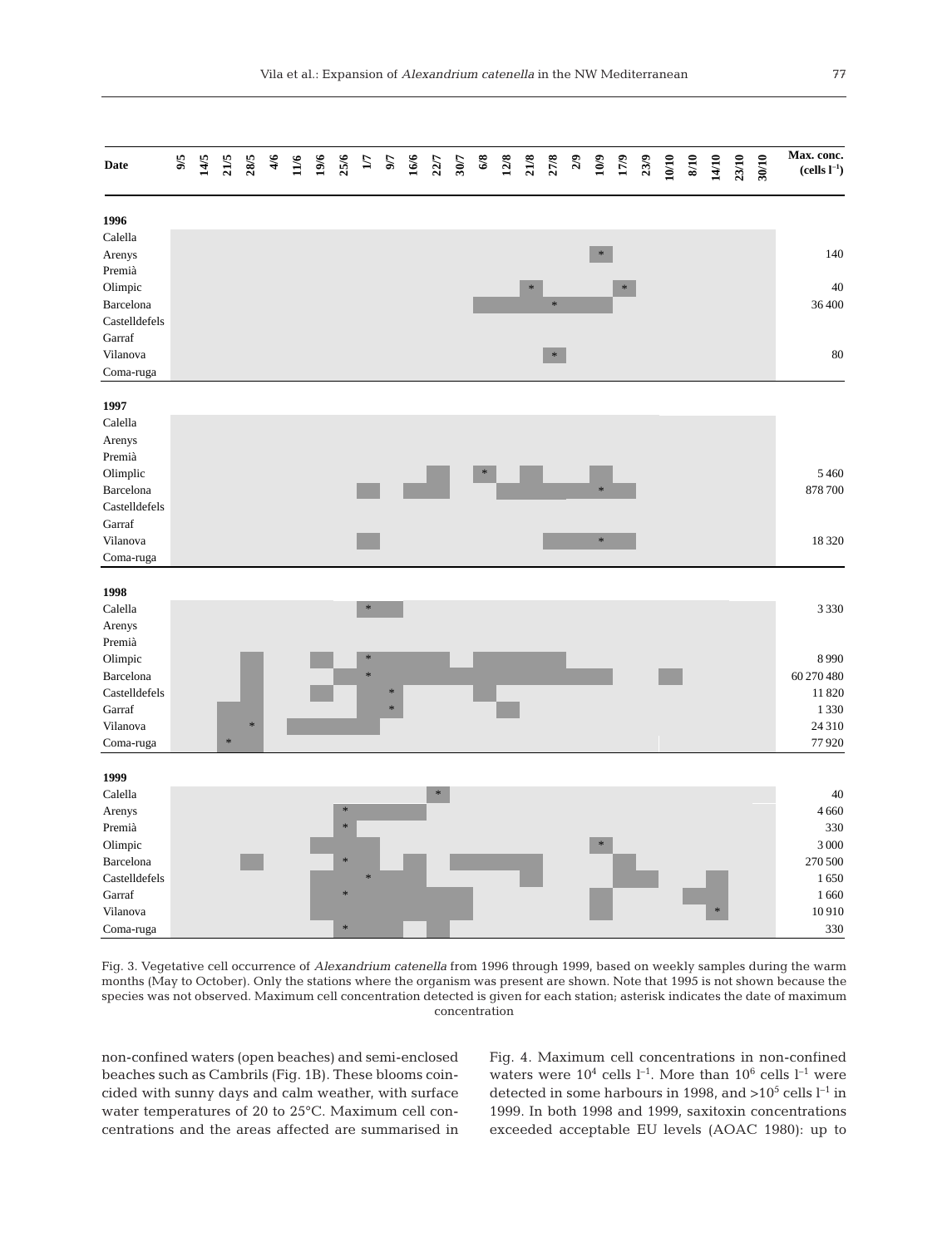

Fig. 4. Maximum coastal extension and concentration of *Alexandrium catenella* during the widespread blooms in summer 1998 and 1999 (closed symbols, cell concentration inside confined areas such as harbours or embayments; open symbols, cell concentration in non-confined waters; triangles, the location of stations monitored)

983 µg STX/100 g in 1998 and 150 µg SXT/100 g in 1999. In 1999, bloom duration was shorter, and the maximum cell concentration and shellfish toxicity were lower than in 1998. However, in both years, *A. catenella* persisted in the confined waters for much longer (e.g. from July to mid-September in the Barcelona harbour) than in non-confined waters. The widespread blooms lasted for 8 wk in 1998 and 4 wk in 1999.

cell densities in September coincided with the decrease in water temperature during this month. No cells were found after October. Temperature and *A. catenella* concentrations are weakly but significantly correlated  $(n = 36, r = 0.4, Fig. 6)$  in this harbour. However, no significant correlation exists when we consider all the stations.

## *Alexandrium catenella* **in Barcelona harbour**

*A. catenella* was first observed in Barcelona harbour during August through September 1996, reaching cell concentrations of up to  $36400$  cells  $l^{-1}$ . Since then it has been observed every year in the harbour during the warm months (from May/June to September/October), achieving cell concentrations of up to  $60 \times 10^6$  cells l<sup>-1</sup> (Fig. 5). Thus, *A. catenella* shows well-defined seasonality, with its vegetative cells detected only in water temperatures of 22 to 28°C. In general, abundance increases suddenly, coinciding with the increase in water temperature (above 22°C) that occurs in May to June. Maximum cell densities between  $10<sup>5</sup>$  and  $10^7$  cells  $l^{-1}$  were observed during July to August, coinciding with water temperatures above 24°C. The decrease in



Fig. 5. Summer evolution (May to October) of cell density of *Alexandrium catenella* at the Barcelona harbour based on weekly samples (1996 to 1999) and associated temperature and salinity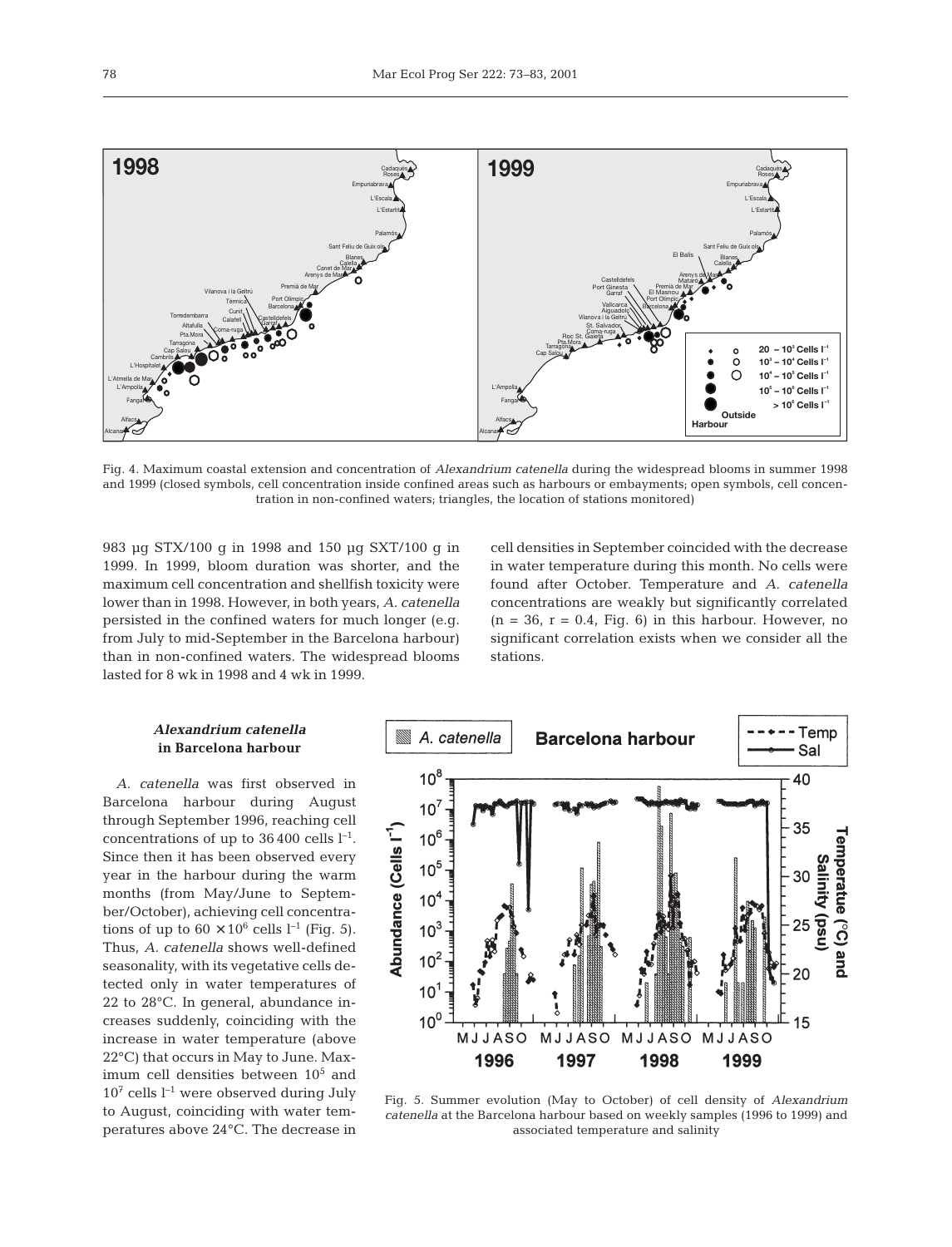

Fig. 6. Relationship between temperature and *Alexandrium catenella* concentrations in all the positive stations (closed symbols, Barcelona harbour data; open symbols data for remaining sites). A weak correlation exists when we consider only the Barcelona harbour data

#### **DISCUSSION**

*Alexandrium catenella* is considered to be a coldwater species that is seldom found at temperatures over 12°C and usually does not reproduce at above 16°C (Balech 1995). However, there are some reports that contradict the above assertions. It bloomed in Japanese waters (Tanaby Bay) during May 1981 and 1984, reaching up to  $3.5 \times 10^6$  cells  $l^{-1}$ , with water temperatures between 19.8°C and 21.5°C (Takeuchi et al. 1990, Takeuchi 1994). Furthermore, Balech (1995) described the species *Alexandrium* sp. II from warm waters of Mexico (in the Pacific Ocean, in the state of Jalisco), which is morphologically similar to *A. catenella* and *A. fundyense*, and forms chains of between 2 and 6 cells. However, the size reported for this organism is larger than that from the Mediterranean organism. Mediterranean *A. catenella* was identified in this study based on cell morphology and the thecal plate pattern. In addition, Avila et al. (1999) claimed that the toxin profile was typical for *A. catenella* and that it cannot be confused with other dinoflagellate PSP producers from the Mediterranean. The blooms reported here extend the range of temperatures in which this organism has been observed to bloom. The well-defined seasonality during the summer months in Catalan waters makes it clear that at water temperatures over 20°C this species not only survives, but also blooms. *A. catenella* is, thus, a cosmopolitan species that can live in a wide range of temperatures from cold to warm waters. It is tempting to suggest that the warm *Alexandrium* sp. II of Balech (1995) may be related to *A. catenella* from Mediterranean and Japanese waters.

The historical absence of *Alexandrium catenella* in the samples taken for monitoring prior to the summer of 1996 (Fig. 3) suggests that during recent years the dinoflagellate is expanding its geographical distribution along the Catalan coast. This is of importance because its toxicity may cause considerable economic damage to aquaculture and the shellfish harvest. Three possible explanations have been suggested for the world-wide increase of HABs: (1) an increase in the research of phytoplankton and resulting gains in knowledge, (2) the stimulation of phytoplankton growth due to anthropogenic effects leading to eutrophication, and (3) an increase in the geographical dispersion due to the transport of resting cysts in ballast water, or due to the movement of mollusc stocks from one area to another.

We do not think that in our study area *Alexandrium catenella* was missed in the past. Despite the long tradition of phytoplankton studies, the species was only observed once in very low concentrations (Margalef & Estrada 1987). Thus, we can conclude that the abundance and distribution along the NW Mediterranean have increased.

The second explanation suggested for the worldwide increase of HABs is stimulation due to the eutrophication effect of anthropogenic activities. Coastal waters all over the world are, in general, sufficiently rich in nutrients, and the coast studied here is no exception. Imbalance in the ratios between nitrogen, phosphorus and silicate has been reported as a cause of changes in phytoplankton communities (Justic et al. 1995). The general shift in nutrient ratios toward silicate limitation, as suggested previously, could favour growth of dinoflagellates over diatoms.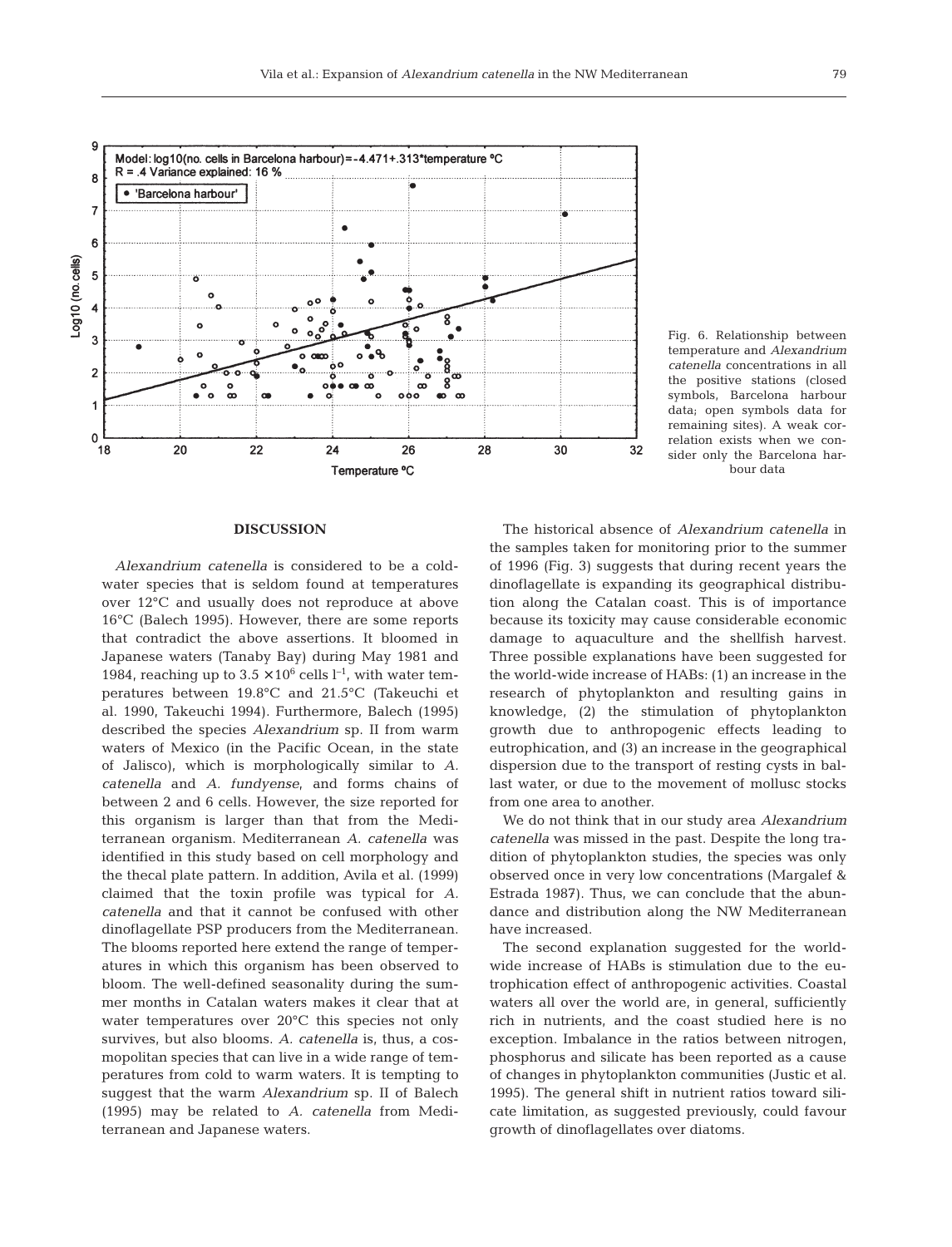Table 1. Concentrations of major inorganic nutrients (µM) and their average atomic ratios in the near-shore Catalan surface waters in summer (June to September). The area is divided into 3 regions (North; the area affected by *Alexandrium catenella*; South). Frequency of single nutrient limitation (% of occurrence), stoichiometric (Stoich) and probable (Prob), has been calculated as in Justic et al. (1995) (criteria, see footnotes). Range is given from the 25th to 75th quartile. Data come from an extensive environmental monitoring programme (61 beaches and 11 harbours sampled monthly during 3 and 2 annual cycles respectively)

|                                                                                                                                                                                                                                                                                                                                               | Nutrient concentrations $(\mu M)$ |                       |         |             |  |  |  |  |  |
|-----------------------------------------------------------------------------------------------------------------------------------------------------------------------------------------------------------------------------------------------------------------------------------------------------------------------------------------------|-----------------------------------|-----------------------|---------|-------------|--|--|--|--|--|
|                                                                                                                                                                                                                                                                                                                                               | n                                 | Mean                  | Median  | Range       |  |  |  |  |  |
| NO <sub>3</sub>                                                                                                                                                                                                                                                                                                                               |                                   |                       |         |             |  |  |  |  |  |
| North                                                                                                                                                                                                                                                                                                                                         | 347                               | 9.9                   | 2.4     | $1 - 4.8$   |  |  |  |  |  |
| Catenella                                                                                                                                                                                                                                                                                                                                     | 353                               | 8.4                   | 2.3     | $1 - 5.4$   |  |  |  |  |  |
| South                                                                                                                                                                                                                                                                                                                                         | 150                               | 9.9                   | 1.7     | $1 - 5.7$   |  |  |  |  |  |
| NO <sub>2</sub>                                                                                                                                                                                                                                                                                                                               |                                   |                       |         |             |  |  |  |  |  |
| North                                                                                                                                                                                                                                                                                                                                         | 345                               | 0.4                   | 0.1     | $0.1 - 0.2$ |  |  |  |  |  |
| Catenella                                                                                                                                                                                                                                                                                                                                     | 355                               | 0.6                   | 0.2     | $0.1 - 0.4$ |  |  |  |  |  |
| South                                                                                                                                                                                                                                                                                                                                         | 151                               | 0.2                   | 0.2     | $0.1 - 0.3$ |  |  |  |  |  |
| NH <sub>4</sub>                                                                                                                                                                                                                                                                                                                               |                                   |                       |         |             |  |  |  |  |  |
| North                                                                                                                                                                                                                                                                                                                                         | 347                               | 6.4                   | 0.7     | $0.3 - 1.4$ |  |  |  |  |  |
| Catenella                                                                                                                                                                                                                                                                                                                                     | 352                               | 18.7                  | 1.0     | $0.4 - 2.8$ |  |  |  |  |  |
| South                                                                                                                                                                                                                                                                                                                                         | 151                               | 1.6                   | 1.0     | $0.4 - 2.3$ |  |  |  |  |  |
| PO <sub>4</sub>                                                                                                                                                                                                                                                                                                                               |                                   |                       |         |             |  |  |  |  |  |
| North                                                                                                                                                                                                                                                                                                                                         | 347                               | 0.8                   | 0.3     | $0.2 - 0.5$ |  |  |  |  |  |
| Catenella                                                                                                                                                                                                                                                                                                                                     | 354                               | 1.4                   | 0.3     | $0.2 - 0.6$ |  |  |  |  |  |
| South                                                                                                                                                                                                                                                                                                                                         | 151                               | 0.3                   | 0.2     | $0.1 - 0.4$ |  |  |  |  |  |
| SiO <sub>4</sub>                                                                                                                                                                                                                                                                                                                              |                                   |                       |         |             |  |  |  |  |  |
| North                                                                                                                                                                                                                                                                                                                                         | 347                               | 4.6                   | 2.7     | $1.3 - 4.2$ |  |  |  |  |  |
| Catenella                                                                                                                                                                                                                                                                                                                                     | 355                               | 4.6                   | 2.5     | $1.4 - 4.2$ |  |  |  |  |  |
| South                                                                                                                                                                                                                                                                                                                                         | 151                               | 6.1                   | 2.7     | $1.5 - 8.8$ |  |  |  |  |  |
|                                                                                                                                                                                                                                                                                                                                               |                                   |                       |         |             |  |  |  |  |  |
|                                                                                                                                                                                                                                                                                                                                               |                                   | Average atomic ratios |         |             |  |  |  |  |  |
|                                                                                                                                                                                                                                                                                                                                               | DIN:P                             | Si:DIN                | $Si$ :P |             |  |  |  |  |  |
|                                                                                                                                                                                                                                                                                                                                               |                                   |                       |         |             |  |  |  |  |  |
| North                                                                                                                                                                                                                                                                                                                                         | 19.9                              | 0.3                   | 5.6     |             |  |  |  |  |  |
| Catenella                                                                                                                                                                                                                                                                                                                                     | 20.5                              | 0.2                   | 3.4     |             |  |  |  |  |  |
| South                                                                                                                                                                                                                                                                                                                                         | 39.8                              | 0.5                   | 20.9    |             |  |  |  |  |  |
| Frequency of single nutrient<br>limitation (% occurrence)<br>Stoich<br>Prob                                                                                                                                                                                                                                                                   |                                   |                       |         |             |  |  |  |  |  |
| P limitation <sup>a</sup>                                                                                                                                                                                                                                                                                                                     |                                   |                       |         |             |  |  |  |  |  |
| North                                                                                                                                                                                                                                                                                                                                         | 10.1                              |                       | 3.2     |             |  |  |  |  |  |
| Catenella                                                                                                                                                                                                                                                                                                                                     | 7.3                               |                       | 4.5     |             |  |  |  |  |  |
| South                                                                                                                                                                                                                                                                                                                                         | 27.2                              |                       | 17.9    |             |  |  |  |  |  |
| N limitation <sup>b</sup>                                                                                                                                                                                                                                                                                                                     |                                   |                       |         |             |  |  |  |  |  |
| North                                                                                                                                                                                                                                                                                                                                         | 22.5                              |                       | 6.9     |             |  |  |  |  |  |
| Catenella                                                                                                                                                                                                                                                                                                                                     | 18.0                              |                       | 6.2     |             |  |  |  |  |  |
| South                                                                                                                                                                                                                                                                                                                                         | 15.2                              |                       | 5.3     |             |  |  |  |  |  |
| Si limitation <sup>c</sup>                                                                                                                                                                                                                                                                                                                    |                                   |                       |         |             |  |  |  |  |  |
| North                                                                                                                                                                                                                                                                                                                                         | 41.5                              |                       | 24.5    |             |  |  |  |  |  |
| Catenella                                                                                                                                                                                                                                                                                                                                     | 55.2                              |                       | 25.9    |             |  |  |  |  |  |
| South                                                                                                                                                                                                                                                                                                                                         | 31.8                              |                       | 21.2    |             |  |  |  |  |  |
| <sup>a</sup> Stoich (DIN:P > 22; Si:P > 22);<br>Prob (P < 0.1 $\mu$ M; DIN:P > 22; Si:P > 22)<br>$b$ Stoich (DIN:P < 10; Si:DIN > 1);<br>Prob ( $\text{DIN} < 1 \mu\text{M}$ ; $\text{DIN}$ : $\text{P} < 10$ ; $\text{Si:} \text{DIN} > 1$ )<br>$C$ Stoich (Si: $P < 10$ ; Si: $DIN < 1$ );<br>Prob (Si < 2 µM; Si: $P$ < 10; Si: $DIN$ < 1) |                                   |                       |         |             |  |  |  |  |  |

The third explanation is recent importation of the species to the area. The non-indigenous dispersion of species in marine coastal waters in the ballast water of cargo vessels was first suggested 90 yr ago (Ostenfeld 1908), but reports on the occurrence of dinoflagellate cysts in ballast water also appear much later (Hallegraeff et al. 1990, 1991, Hallegraeff & Bolch 1992). Since then, the number of studies dealing with this topic has increased, with major attention to the dispersion of potentially toxic phytoplankton, because of their economic influence. For some regions evidence has already been presented of the introduction of species through ballast water (Scholin 1996, Hallegraeff 1998). Also, the transfer of mollusc stocks from one area to another has been implicated in the dispersion of dinoflagellates (Laabir & Gentien 1999). *Alexandrium catenella* is one of the species now believed to have been introduced into Australian waters from Japan in the last 10 to 20 yr through ballast water transportation (Scholin & Anderson 1996, Hallegraeff 1998). In Hong Kong waters, there was no record of this species until the 1980s, and its form of introduction is still under discussion; Ho (1998) claimed that oceanic currents introduced it from Japan. In the Mediterranean, hidden flora cannot be disregarded as an inoculum of the blooms because *A. catenella* was previously detected in Mediterranean oceanic waters (Margalef & Estrada 1987). However, the fact that the bloom was first observed in Barcelona harbour, an important commercial harbour in the area, points to ballast water as the source of introduction. A total of  $17251 \text{ m}^3$  of water is ballasted monthly into the Barcelona harbour area (inside the harbour or within 12 nautical miles). Other than Mediterranean waters (60%), a large amount of ballasted water entering the harbour (21%) comes from the South and North Atlantic Ocean (African and European coasts) and the North Pacific Ocean (Asian coast) (Autoritat Portuària de Barcelona 2000). Considering that 85% to 95% of the ballast waters brought into Barcelona harbour have been transported for <30 d, there is a high probability that viable cysts could arrive. The possible origin of Mediterranean *A. catenella* will not be discussed further in this study. Future work will focus on this topic. What we propose here is a fourth possibility to explain the *A. catenella* expansion along the Catalan coast. This aspect has hardly been considered, but may be the most relevant in calm, tideless seas and on heavily populated coasts such as those found on the Mediterranean. Recreational use of the coast generates the construction of harbours or enclosed beaches. This, together with the mild effect of tides in the area, generates semi-enclosed bodies of water. Thus, these confined environments have high water residence times of about 20 d, low turbulence and low advection in comparison with non-confined waters. Since low turbu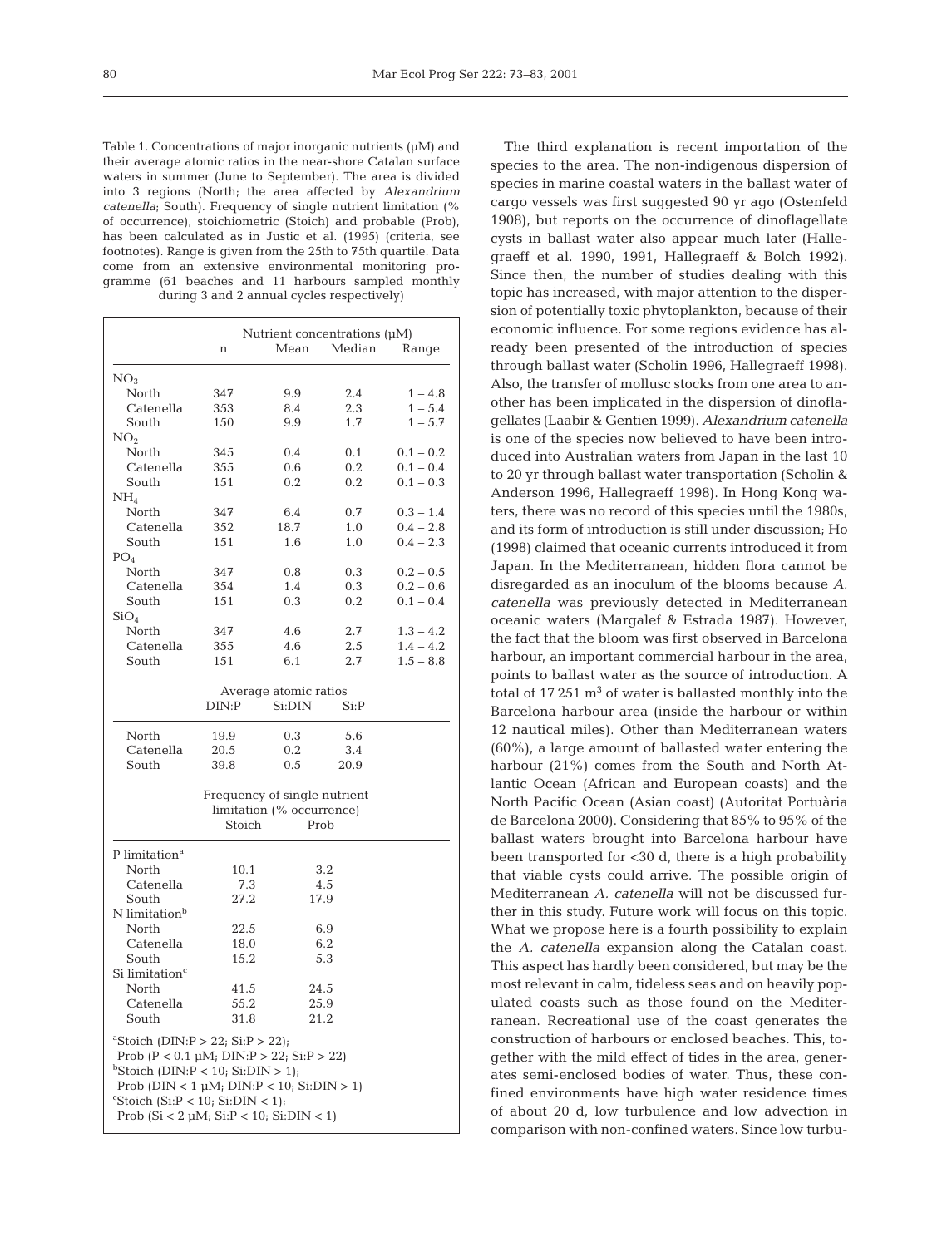lence (Margalef 1978, Margalef et al. 1979) favours dinoflagellate proliferation and some specific properties of these organisms (pattern swimming, auto-regulated aggregation and toxicity) are known to reduce grazing (Fiedler 1982, Bagøien et al. 1996, Smayda 1997, Teegarden 1999), these organisms having low growth rates may bloom in such confined areas. Thus, *A. catenella*, which has a maximum specific growth rate of 0.47 to  $0.55$  d<sup>-1</sup> in culture under nutrient-saturated conditions (Matsuda et al. 1999), can attain high cell densities (up to  $10^7$  cells  $l^{-1}$ ) within a few days in those nutrient-rich areas and is also favoured by behavioural strategies (swimming, active vertical migrations and aggregation) (Garcés et al. 2000).

Much evidence points to a connection between the *Alexandrium catenella* blooms and the dynamics of benthic resting cysts: (1) the simultaneous *A. catenella* appearance along the coast, not only in the confined areas where it blooms, but in a much larger area, as exemplified by the widespread summer blooms of 1998 and 1999; (2) the observation of hypnozygotes enveloped in a matrix of mucilage at Castelldefels beach, coinciding with a decline in the planktonic population in July 1999 (data not shown); (3) the yearly reoccurrence of *A. catenella* at an increasing number of fixed stations (harbours) (Fig. 3). This latter fact could be due to cyst deposition in previously unaffected areas which provided the species with widely dispersed inoculum sites for future blooms, as has been suggested for other areas (Anderson & Wall 1978). Harbours are considered to be ideal environments for cysts to settle and remain in seedbeds until environmental conditions induce their germination (Anderson et al. 1987). The active growth rate of a small germinating population amplified by the organism's behaviour, the reduction of grazing and the favourable physical factors noted above could cause the blooms in harbours.

The different confined blooms found in the study area are probably part of 1 single, widespread and amplified bloom within the harbours, due to specific favourable environmental conditions in confined waters, as was proposed for *Alexandrium taylori* (Garcés et al. 1999). Maximum cell concentration at harbour stations during summer 1998 and 1999 were coincident with maximum cell concentration at non-confined and open-water stations (detailed in Vila et al. in press), showing a connection between confined, nonconfined and open, near-shore blooms.

The problems associated with *Alexandrium catenella* blooms in Mediterranean coastal waters have increased in the past few years. We do not want to imply that anthropogenic influences along the coastlines have changed in the last 5 yr, coinciding with the bloom of *A. catenella*. However, we argue that the Catalan coast has the right conditions for dinoflagellate colonisation and later expansion, as well as for colonisation by new species. So, if a new species arrives, the increased number of confined environments will facilitate colonisation and establishment by the organism. The wide geographical and temporal distribution of *A. catenella* in Catalonia during the last 4 summers indicates that it is currently well established in the region, and is a significant contributor to the summer phytoplankton community in many confined areas and, sometimes, in non-confined waters. Our results suggest that in the future the species might further expand its geographical extension in the Mediterranean Sea. However, this possibility has to be considered with caution. Recently, *A. minutum* was reported to exhibit a cyclic occurrence pattern, i.e. occurrence increased, stabilised and decreased (Ismael & Halim 2000) in the eastern harbour of Alexandria, the type locality of the species. This dinoflagellate had been a recurrent summer phenomenon for 40 yr. However, after 1994 it disappeared, and daily observations in the summer of 1999 showed *A. minutum* to have been replaced by a community of other potentially harmful species. In that sense HABs can be compared to the success and subsequent replacement of invasive plagues in agricultural land.

*Acknowledgements.* The authors thank J. Riba for his cooperation and his efforts in facilitating the field programme. We thank T. Smayda and S. Fraga for their valuable comments on the manuscript, K. Matsuoka for information about *A. catenella* blooms in Japanese waters and the personnel of Servei de Medi Ambient in Barcelona harbour for the vessel ballast-water information. The comments and suggestions of anonymous reviewers also improved the manuscript. We also thank J. M. Gasol for critical reading of the manuscript and English corrections. R. Ventosa performed the nutrient analysis. Financial support was provided by ACA (Department de Medi Ambient, Generalitat de Catalunya) and CSIC though the contract 'Plà de vigilància de fitoplàncton nociu i tòxic a la Costa Catalana'.

#### LITERATURE CITED

- Anderson DM (1997) Turning back the harmful red tide. Nature 388:513
- Anderson DM, Wall D (1978) Potential importance of benthic cysts of *Gonyaulax tamarensis* and *G. excavata* in initiating toxic dinoflagellate blooms. J Phycol 14(2):224–234
- Anderson DM, Taylor CD, Armbrust EV (1987) The effects of darkness and anaerobiosis on dinoflagellate cyst germination. Limnol Oceanogr 32(2):340–351
- Anderson DM, Sullivan JJ, Reguera B (1989) Paralytic shellfish poisoning in Northwest Spain: the toxicity of the dinoflagellate *Gymnodinium catenatum*. Toxicon 27(6): 665–674
- AOAC (Association of Offical Analytic Chemists) (1980) Standard mouse bioassay for paralytic shellfish toxins. In: Horwitz W (ed) Official methods of analysis, 13th edn. AOAC, Washington, DC, p 298–299
- Autoritat Portuària de Barcelona (2000) Estudio de la prob-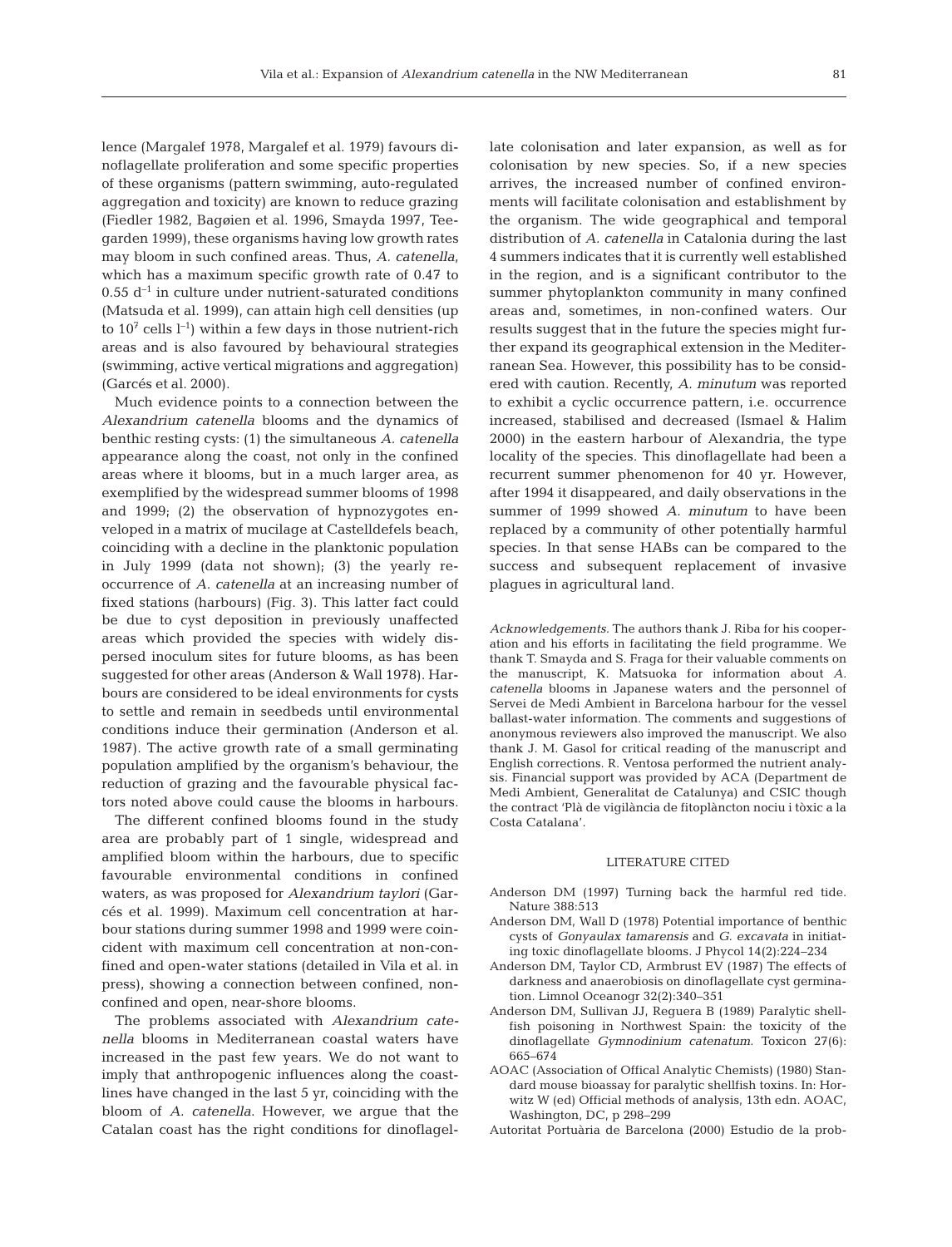lemática de la contaminación por aguas de lastre en el puerto de Barcelona (resultados preliminares de la primera fase). Autoritat Portuària (Servei Medi Ambient), Barcelona

- Avila E, Fraga S, Franco J (1999) Perfil de toxinas de *Alexandrium catenella* en el Mediterráneo. In: Marquez I (ed) VI Reunión Ibérica sobre Fitoplancton Tóxico y Biotoxinas 55/00. Viceconsejería, Sevilla, p 227–230
- Bagøien E, Miranda A, Reguera B, Franco JM (1996) Effects of two paralytic shellfish toxin producing dinoflagellates on the pelagic copepod *Euterpina acutifrons*. Mar Biol 126: 361–369
- Balech E (1995) The genus *Alexandrium* Halim (Dinoflagellata). Special publication, Sherkin Island Marine Station, Cork
- Delgado M, Matamoros E, Vila M, Garcés E, Camp J (1998) Seguimiento del fitoplancton nocivo en la Costa Catalana en los años 1995–96. In: Vieites JM, Leira F (eds) V Reunión Ibérica de Fitoplancton Tóxico y Biotoxinas. ANFACO-CECOPESCA, Vigo, p 25–35
- Delgado M, Santmartí M, Vila M, Garcés E, Camp J (1999) Seguimiento del fitoplancton tóxico en las bahias del Delta del Ebro en los años 1997–1998. In: Marquez I (ed) VI Reunión Ibérica sobre Fitoplancton Tóxico y Biotoxinas 55/00. Viceconsejería, Sevilla, p 51–58
- Fiedler PC (1982) Zooplankton avoidance and reduced grazing responses to *Gymnodinium splendens* (Dinophyceae). Limnol Oceanogr 27:(5)961–965
- Font J, Salat J, Tintoré J (1988) Permanent features of the circulation in the Catalan sea. In: Minas HJ, Nival P (eds) Océanographie pélagique Méditerranéenne. Oceanol Acta (Spec) 9:51–57
- Fritz L, Triemer RE (1985) A rapid simple technique utilizing calcofluor white M2R for the visualization of dinoflagellate thecal plates. J Phycol 21:662–664
- Garcés E, Masó M, Camp J (1999) A recurrent and localized dinoflagellate bloom in Mediterranean beach. J Plankton Res 21(12):2373–2391
- Garcés E, Masó M, Vila M, Camp J (2000) Harmful algae events in the Mediterranean: are they increasing? HAN  $20.10 - 11$
- Gomis C, Alcober J, Bernabeu A (1996) Seguimiento de las poblaciones fitoplanctónicas en las bateas mejilloneras del puerto de Valencia, 1991–1994. In: Matamoros E, Delgado M (eds) IV Reunión Ibérica de Fitoplancton Tóxico y Biotoxinas. Generalitat de Catalunya. Departament d'Agricultura, Ramaderia i Pesca, St. Carles de la Ràpita (Tarragona), p 29–38
- Grasshoff K, Ehrhardt M, Kremling K (1983) Methods of sea water analysis. Verlag Chemie, Weinheim
- Hallegraeff GM (1993) A review of harmful algal blooms and their apparent global increase. Phycologia 32:79–99
- Hallegraeff GM (1998) Transport of toxic dinoflagellates via ships' ballast water: bioeconomic risk assessment and efficacy of possible ballast water management strategies. Mar Ecol Prog Ser 168:297–309
- Hallegraeff GM, Bolch CJ (1992) Transport of diatoms and dinoflagellates resting spores in ships' ballast water: implications for plankton biogeography and aquaculture. J Plankton Res 14(8):1067–1084
- Hallegraeff GM, Bolch CJ, Bryan J, Koerbin B (1990) Microalgal spores in ships' ballast water: a danger to aquaculture. In: Graneli E (ed) Toxic marine phytoplankton. Elsevier, New York, p 475–480
- Hallegraeff GM, Bolch CJ, Blackburn SI, Oshima Y (1991) Species of the toxigenic dinoflagellate genus *Alexandrium* in south-eastern Australian waters. Bot Mar 34:575–587
- Ho KC (1998) Variations in the PSP contents of shellfish in Hong Kong and the eastern coast of South China Sea. J Shellfish Res 17(5):1657–1660
- Ismael AA, Halim Y (2000) Occurrence and succession of potentially harmful phytoplankton species in the eastern harbour of Alexandria. In: Abstract Book, 9th International Conference on Harmful Algal Blooms. Hobart, Tasmania, p 24 (abstract)
- Justic D, Rabalais NN, Turner RE, Dortch Q (1995) Changes in nutrient structure of river-dominated coastal waters: stoichiometric nutrient balance and its consequences. Estuar Coast Shelf Sci 40:339–356
- Laabir M, Gentien P (1999) Survival of toxic dinoflagellates after gut passage in the Pacific oyster *Crassostrea gigas* Thunburg. J Shellfish Res 18(1):217–222
- Margalef R (1978) Life-forms of phytoplankton as survival alternatives in an unstable environment. Oceanol Acta 1(4):493–509
- Margalef R, Estrada M (1987) Synoptic distribution of summer microplankton (algae and protozoa) across the principal front in the western Mediterranean. Investig Pesq 51: 121–140
- Margalef R, Estrada M, Blasco D (1979) Functional morphology of organisms involved in red tides, as adapted to decaying turbulence. In: Taylor DL, Seliger HH (eds) Toxic dinoflagellate blooms. Elsevier, Amsterdam, p 89–94
- Masó M, Duarte C (1989) The spatial and temporal structure of hydrographic and phytoplankton biomass heterogeneity along the Catalan coast (NW Mediterranean). J Mar Res 47:813–827
- Masó M, Tintoré J (1991) Variability of the shelf water off NE Spanish coast. J Mar Syst 1:441–450
- Matsuda A, Nishijima T, Fukami K (1999) Effects of nitrogenous and phosphorus nutrients on the growth of toxic dinoflagellate *Alexandrium catenella*. Nippon Suisan Gakkaishi 65(5):847–855
- Ostenfeld CJ (1908) On the immigration of *Biddulphia sinensis* Grev. and its occurrence in the North Sea during 1903–1907. Medd Kommn Havunders (Ser Plankton) 1:1–44
- Scholin CA (1996) Morphological, genetic and biogeographic relationships of toxic dinoflagellates *Alexandrium tamarense*, *A. catenella* and *A. fundyense*. In: Anderson DA, Cembella AD, Hallegraeff GM (eds) Physiological ecology of harmful algal blooms. Springer-Verlag, Heidelberg, p 13–27
- Scholin CA, Anderson DM (1996) LSU rDNA-based assays for discriminating species and strains of *Alexandrium* (Dinophyceae). J Phycol 32:1022–1035
- Smayda TJ (1990) Novel and nuisance phytoplankton blooms in the sea: evidence for a global epidemic. In: Graneli E, Sundström B, Edler L, Anderson DM (eds) Toxic marine phytoplankton. Elsevier, New York, p 29–40
- Smayda TJ (1997) Harmful algal blooms: their ecophysiology and general relevance to phytoplankton blooms in the sea. Limnol Oceanogr 42(5, Part 2):1137–1153
- Steidinger KA, Tangen K (1997) Dinoflagellates. In: Tomas CR (ed) Identifying marine phytoplankton. Academic Press, St. Petersburg, FL, p 387–584
- Takeuchi T (1994) The Ecology of *Alexandrium catenella*, a toxic red tide dinoflagellate in Tanabe Bay, Wakayama Prefecture. Bulletin of Wakayama Prefecture Fisheries Experimental Station Special, No. 2:88pp
- Takeuchi T, Kokubo T, Fukuyo Y (1990) Distribution of vegetative cells and cysts of *Alexandrium catenella* (Dinophyceae) in Tanabe Bay. Bull Plankton Soc Jpn 37(2): 157–165